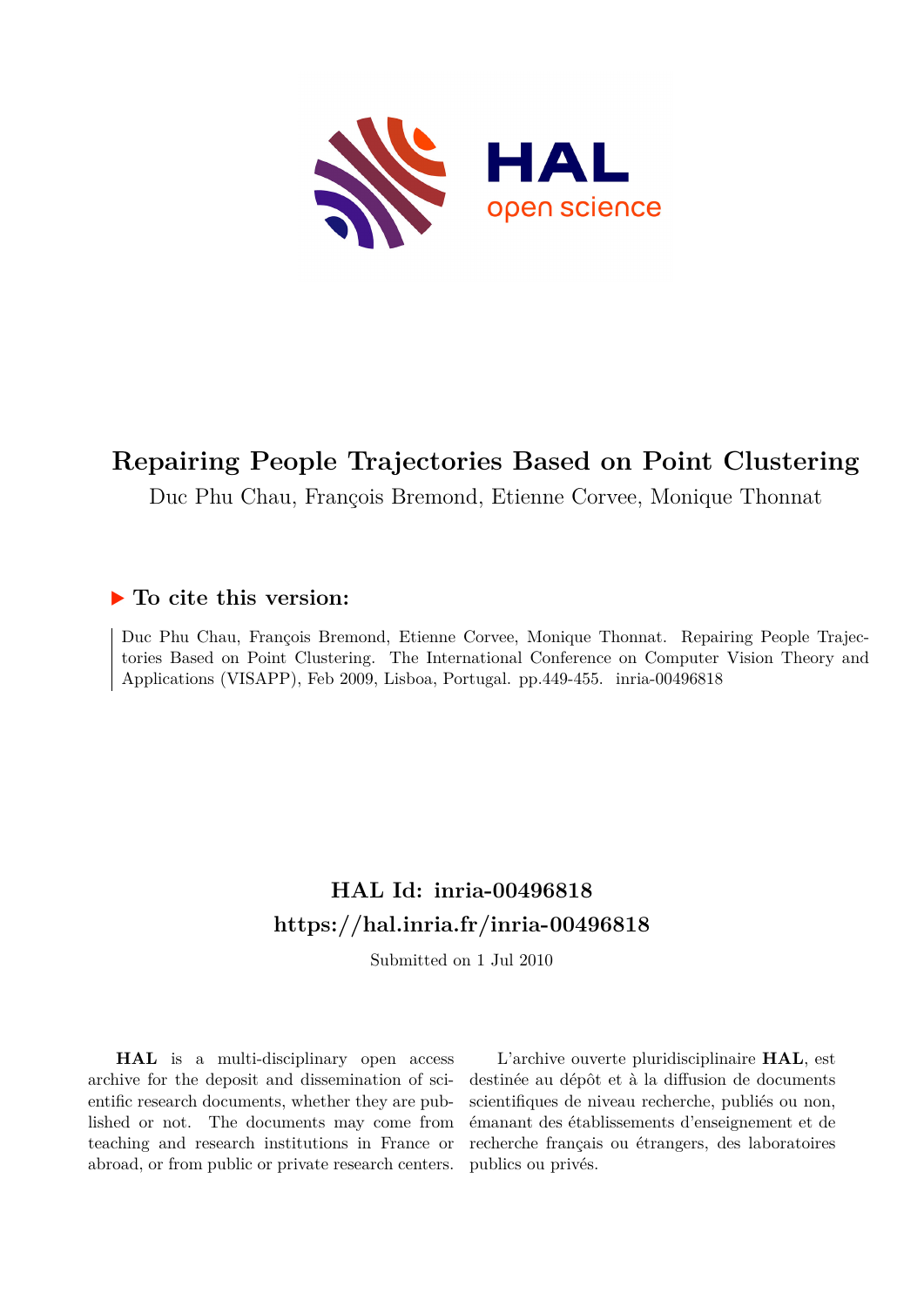## **REPAIRING PEOPLE TRAJECTORIES BASED ON POINT CLUSTERING**

Duc-Phu CHAU<sup>(1)(2)</sup>, François BREMOND<sup>(1)</sup>, Etienne CORVEE<sup>(1)</sup> and Monique THONNAT<sup>(1)</sup>

*(1) Pulsar, INRIA* 

*2004 route des Lucioles, BP93, 06902 Sophia Antipolis Cedex, France {Duc-Phu.Chau, Francois.Bremond, Etienne.Corvee, Monique.Thonnat}@sophia.inria.fr http://www-sop.inria.fr/pulsar (2) Department of Technology, Phu Xuan Private University 176 Tran Phu, Hue, Thua Thien Hue, Vietnam http://www.phuxuanuni.edu.vn* 

Keyword: Computer vision, cognitive vision, machine learning, video surveillance.

Abstract: This paper presents a method for improving any object tracking algorithm based on machine learning. During the training phase, important trajectory features are extracted which are then used to calculate a confidence value of trajectory. The positions at which objects are usually lost and found are clustered in order to construct the set of 'lost zones' and 'found zones' in the scene. Using these zones, we construct a triplet set of zones i.e. 3 zones: In/Out zone (zone where an object can enter or exit the scene), 'lost zone' and 'found zone'. Thanks to these triplets, during the testing phase, we can repair the erroneous trajectories according to which triplet they are most likely to belong to. The advantage of our approach over the existing state of the art approaches is that (i) this method does not depend on a predefined contextual scene, (ii) we exploit the semantic of the scene and (iii) we have proposed a method to filter out noisy trajectories based on their confidence value.

## **1 INTRODUCTION**

Nowadays video surveillance systems are applied worldwide in many different sites such as parking lots, museums, hospitals and railway stations. Video surveillance helps a supervisor to overlook many different camera fields of views from the same room and to quickly focus on abnormal events taking place in the control space. However one question arises: how a security officer can analyze in real time and simultaneously dozens of monitors with a minimum rate of missing abnormal events? Moreover, the observation of screens for a long period of time becomes boring and draws the supervisor's attention away from the events of interest. The solution to this issue lies in three words: intelligent video monitoring.

Intelligent video systems belong to the domain that studies the content of a video. This term expresses a research direction fairly large, and is applied in different fields: for example in robotics and homecare. In particular, a lot of research and work in this area are already achieved in video surveillance. This paper focuses in one of the most important issue of intelligent video monitoring: mobile object tracking.

There are many methods proposed to track mobile objects  $[1,2,3,6,7,8]$ . In  $[7]$  the authors propose to use Kalman Filter combined with optimization techniques for data association in order to filter and robustly manage occlusions and nonlinear movements. In [1], a method for tracking multiple moving objects is presented, using particle filters to estimate the object states based on joint probabilistic data association filters. In [6], the authors also propose to use particle filters that are quite flexible as they can approximate any probability distribution with a large set of particles, and allow non-linear dynamics to be encapsulated. All these works listed above have obtained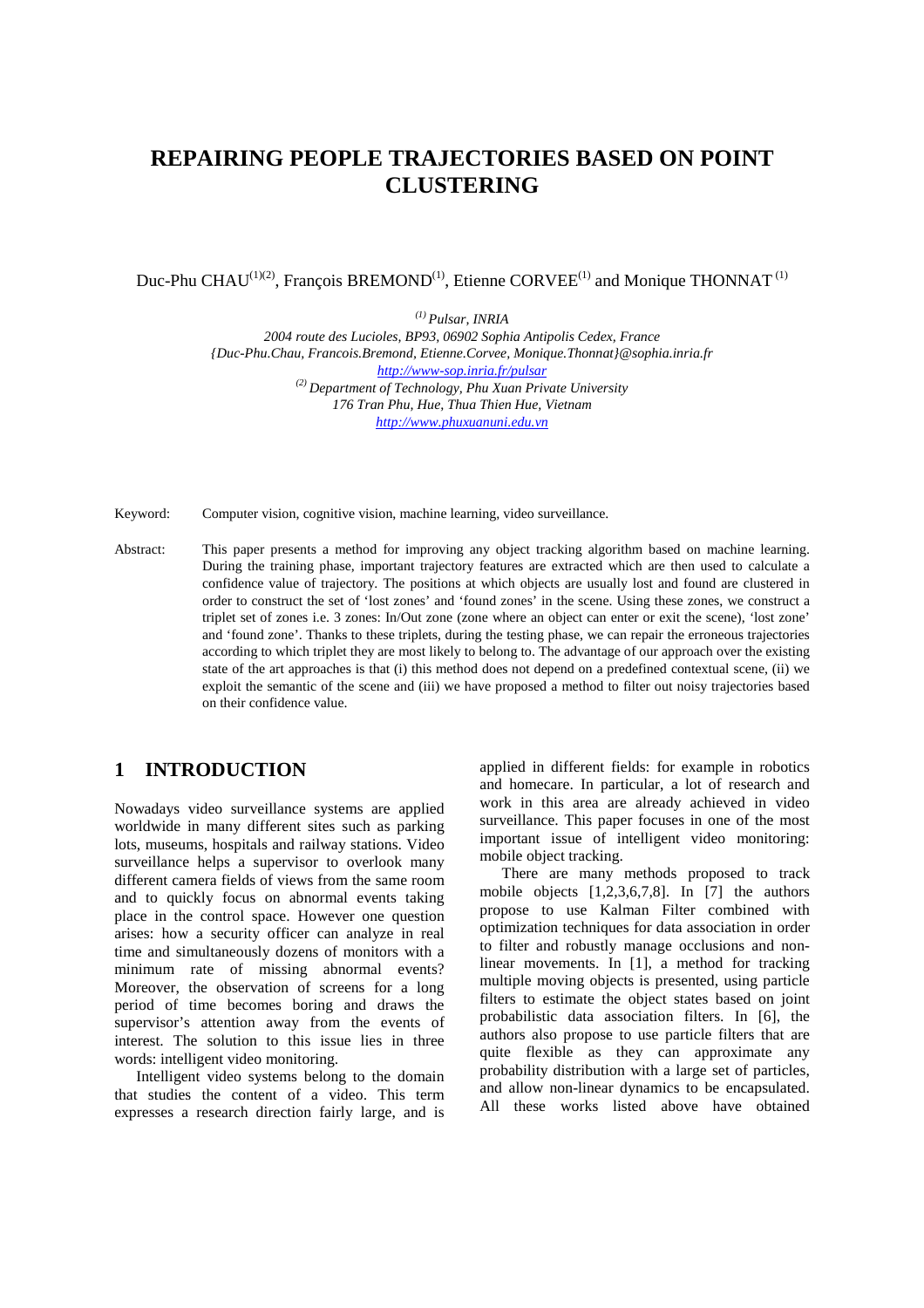satisfactory results, but complex and long situations of occlusion are not addressed.

To solve the occlusion problem, some researches [4,5] have focused on modelling the scene in order to improve the tracking algorithm. The main idea consists in providing the interesting information in the scene such as: the positions, directions of paths (i.e tracked objects), the sensitive zones in the scene where the system can lose object tracks with a high probability, the zones where mobile objects appear and disappear usually… These elements can help the system to give better prediction and decision on object trajectory. There are two possible ways to model a scene either using machine learning techniques or by hand. With machine learning, the modelling cost is low, but the modelling algorithm has to insure the quality and the precision of the constructed scene model. For instance, the authors in [5] have presented a method to model the paths in the scene based on the detected trajectories. The construction of paths is performed automatically using an unsupervised learning technique based on trajectory clustering. However, this method can only be applied to simple scenes where only clear routes are defined. The criteria for evaluating a noisy trajectory are mostly based on trajectory duration. Fernyhough et al [4] use the same model for learning automatically object paths by accumulating the trace of tracked objects. However, it requires full trajectories, it cannot handle occlusions and the results depend on the shape and size of the objects, as they are detected on the 2D image plane.

To solve these problems, we use machine learning in order to extract automatically the semantic of the scene. We also propose a method to calculate the confidence value of trajectories. This value is used to filter the noisy trajectories before the learning process, and also to learn some special zones (eg. entrance and exit zones) in the scene with which the system can recover a trajectory after losing it.

The rest of the paper is organized as follows. In the next section, a description of the approach working steps i.e. the machine learning stage and the testing phase is given. The experimentation and validation of the approach are presented in section 3. A conclusion is given in the last section as well as some propositions to improve our algorithm for better trajectory repairing.

## **2 OVERVIEW OF THE APPROACH**

## **2.1 Features for Trajectory Confidence Computation**

The proposed approach takes as input the track objects obtained by any tracking algorithm. To validate the proposed algorithm, we have used a region based tracking algorithm [anonymous] where moving regions are detected by reference image subtraction. One of the most important problems in machine learning is to determine the suitable features for describing the characteristics of a trajectory.

We aim at extracting features that enable the distinction between noisy trajectories and true trajectories of real mobile objects. In this paper, we propose and define 9 features:

1. An entry zone feature is activated when an object enters the scene in the entry zone e.g. the zone around a door.

2. An exit zone feature is activated when an object disappears in an exit zone. It is a zone from where the object can leave the scene.

3. Time: the lifetime of the trajectory.

4. Length: the spatial length of the trajectory.

5. Number of times the mobile object is classified as a 'person'. An object is classified according to its 3D dimension and a predefined 3D object model such as a person. This number is directly proportional to its trajectory's confidence value.

6. Number of times that the trajectory is lost.

7. Number of neighbouring mobile objects at four special temporal instants. Here we count the number of mobile objects near the considered mobile object when it has been (1) detected for the first time, (2) lost, (3) found (if previously lost) and (4) when the trajectory ends. This feature is used to evaluate the potential error when detecting an object. The greater this number of neighbours is, the lower the confidence of the trajectory.

8. Number of times the mobile object changes its size according to a predefined dimension variation threshold. The too large variation of a mobile object's size will penalize objects in having a high confidence trajectory.

9. Number of times the mobile object changes spatial direction. The usual behaviour of people in subway stations is to go in straight direction from one location to another e.g. from the gates to the platform. When this feature is high, the trajectory confidence is low.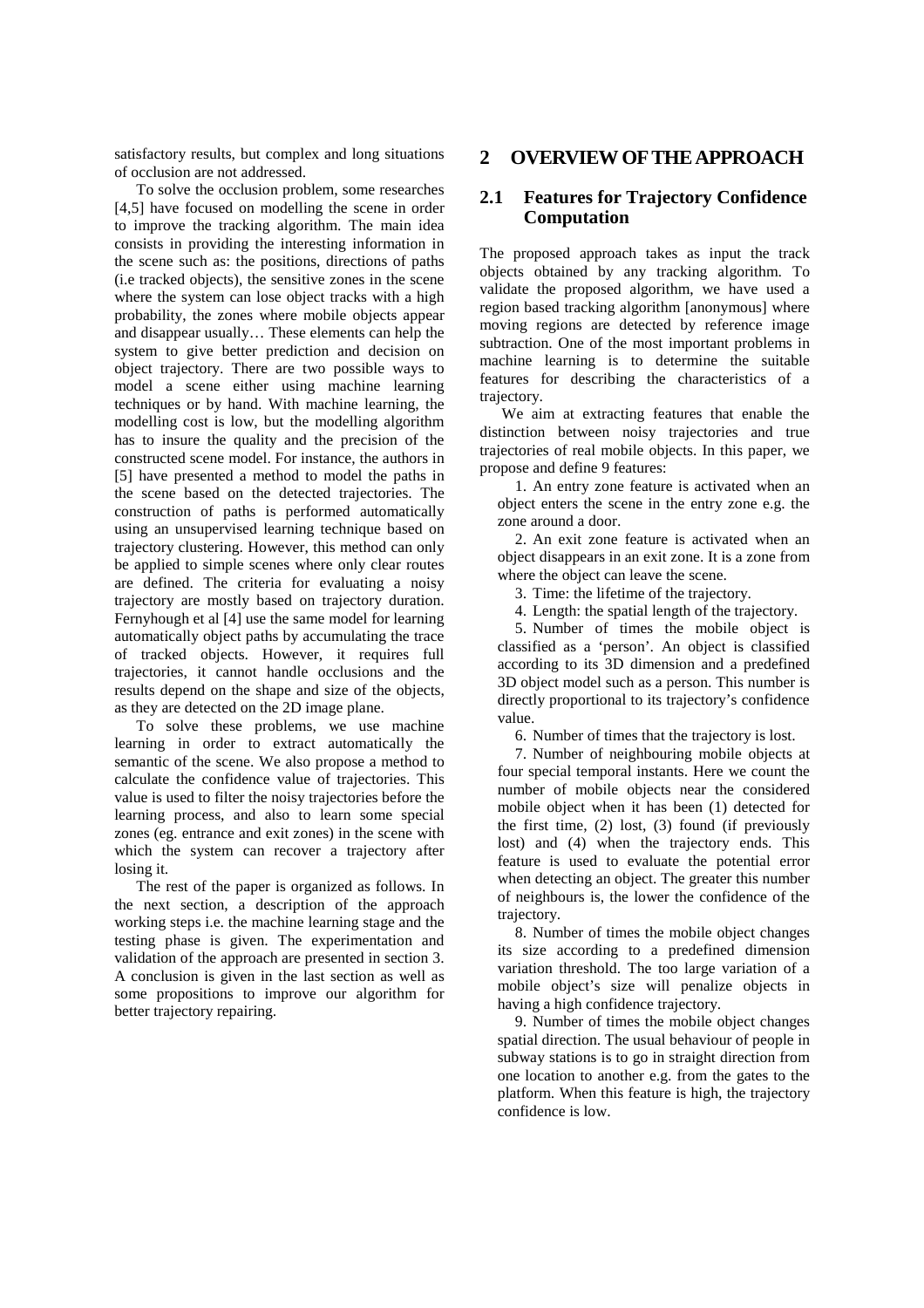In total, nine features defined above are used to characterize the confidence of a detected trajectory. For calculating this confidence value a normalisation phase is necessary. The values of features 5 and 8 are normalised by the time length of the corresponding trajectory.

The features 1 and 2 are Booleans: 0 (nonactivated) or 1 (activated). The value of the other features (3, 4, 6, 7 and 9) are normalised as follows:

$$
f_i = \frac{FV_i - \mu_i}{\sigma_i} \tag{1}
$$

where,

 $FV_i$ : the value of feature *i* where  $i = \{3, 4, 6, 7, 9\}$ 

 $\mu$ <sub>i</sub>: the average of feature *i* value for all trajectories processed in the learning stage

 $\sigma$ <sub>*i*</sub>: the variance of feature *i* value for all trajectories processed in the learning stage

*fi* : the new value of feature *i* after normalisation

The confidence value of a trajectory is calculated by the following formula:

$$
CV = \sum_{i=1}^{5} (w_i * f_i) + \sum_{i=6}^{9} (w_i * (1 - f_i))
$$
 (2)

where,

*CV* = confidence value of trajectory considered  $w_i$  = the weight (importance) of feature *i*  $f_i$  = the value of feature i after normalisation

The first 5 features are the ones being directly proportional to the confidence value; the last features are the ones being inversely proportional to the confidence value.

## **2.2 Learning Feature Weights with Genetic Algorithm**

We learn the nine weights associated to the trajectory features with a genetic algorithm. Firstly, we select the first 300 trajectories in a video for training set and also the trajectory feature values. In order to find the importance (weight) of features, we associate a ground truth of each trajectory. The ground truth is manually defined as the global confidence of a trajectory and these confidence values are in the interval [0..1]. We have defined four levels in this interval to classify the trajectories in 4 classes:

− complete trajectory: ground truth >= 0.8

− incomplete trajectory: does not start or does not end in an In/Out zone,  $0.5 \le$  ground truth  $< 0.8$ 

− unreliable trajectory: does not start and does not end in an In/Out zone,  $0.2 \le$  ground truth  $< 0.5$ 

− noise: does not correspond to the trajectory of a person, ground truth  $< 0.2$ 

The problem consists in learning the feature weights in order to optimize the correspondences between ground truth values and the confidence values calculated with the weights. There are many methods to learn the weights. Here we have selected a genetic algorithm because it economizes the time cost (we have up to 9 features), and it is effective.

#### **2.2.1 Mutation and Cross-over for the Genetic Algorithm**

We call an individual the set of 9 values representing the weights of trajectory features that need to be learnt.

The fitness of each individual with respect to the ground truth is used to calculate the difference (error) between the individual value and the ground truth value. In this case, the fitness value is calculated with the following formula:

$$
\phi = \sum_{i=1}^{300} |GT(i) - CV(i)| \tag{3}
$$

Where,

 $\phi$ : fitness of the considered individual.

*GT(i)*: The ground truth value of trajectory *i*.

 $CV(i)$ : The confidence value of trajectory *i* calculated by the considered weight set.

The better individual is one with the lower value of fitness.

In order to explore different distributions of individuals, we define two operators 'Mutation' and 'Cross-Over'. The mutation transformation processes each individual, with probability 30%. Once an individual is selected for the mutation, one feature weight position for this individual is randomly chosen. All the weight values of this individual from this position to the end will be changed by new random values.

The cross-over transformation is performed for each individual, with probability 80%. Two individuals are selected to change their weights by cross over. One feature weight position is randomly chosen for the two individuals. All weight values of these individuals from this position to the end will be swapped.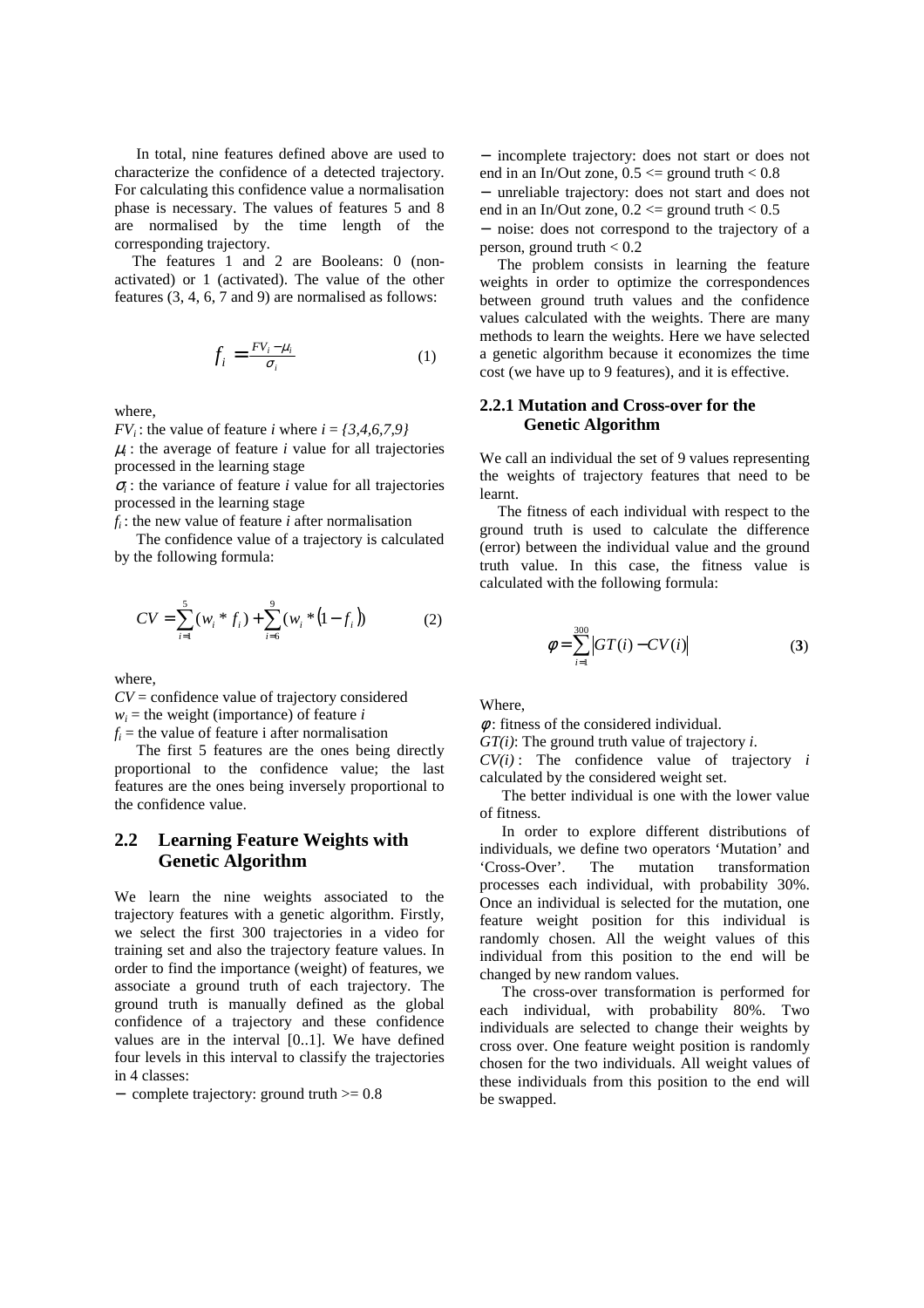After performing mutation or cross-over operators, the sum of weights of each individual can be greater or less than 1. Each feature weight value will be divided by the sum of all values of that individual, which is necessary to ensure that this sum is always 1.

#### **2.2.2 The genetic algorithm**

We have created a first individual generation including 5000 individuals. For each generation, we perform the cross-over and mutation transformations in order to create a new generation. This production process is performed until the fitness of the best individual we obtain is less than a given threshold.

#### **2.3 Types of zones used in a scene**

In our approach, we want to exploit the semantic of the scene. To do this, we define several zone types. - entry zone: zone where the object can enter the scene.

- exit zone: zone where the object can leave the scene.

- IO zone: zone where the object can enter and also leave the scene.

- lost zone: zone, which is not in the same time an exit or IO zone, where the tracking loses usually the object.

- found zone: zone, which is not in the same time an entry or IO zone, where the tracking detects usually new object.

lost-found zone: is a zone having both characteristics "lost" and "found".

Fig 1 and Fig 2 show the description of the different zone types.

#### **2.4 Zone Learned by Clustering**

The entry, exit, IO zones are defined manually and this construction is based in our case on the subway zones. Inversely, the lost, found, lost-found zones are constructed automatically using machine learning. To learn these zones, the system runs the tracking process for getting trajectory data. The coordinates where the system loses or founds the tracked people, are marked in order to construct lost zones and found zones. A clustering process based on people 3D positions is realised. We chose Kmean algorithm for clustering and a first task is to determine the number of clusters which is done by expectation maximization (EM) algorithm.

The results of the clustering process for the lost zones are displayed in figure 3. In the figure 4, the outline of "lost zones" is drawn in yellow and the red zones are the entry, exit and IO zones.

```
<Zone ident = "9" name = "ZoneIOLeftTop" plane_name = "ground"> 
  <Properties_list> 
       <Property name = "In_out_zone:Entry"/> 
  </Properties_list> 
  <Outline_list> 
      <Point x="-830.0" y="-350.0" z = "0"/> 
      <Point x="-300.0" y="-350.0" z = "0"/> 
      <Point x="-300.0" y="-100.0" z = "0"/> 
      <Point x="-830.0" y="-100.0" z = "0"/> 
  </Outline_list> 
</Zone>
```
#### Figure 1: Description of an entry zone

```
<Zone ident = "2" name = "ZoneLearning0" plane_name = "ground"> 
  <Properties_list> 
      <Property name = "Lost_found_zone:Yes"/> 
  </Properties_list> 
  <Outline_list> 
      <Point x="-2046.000000" y = "12.000000" z="0" /> 
   <Point x="-2046.000000" y = "778.000000" z="0" /> 
   <Point x="-1402.000000" y = "778.000000" z="0" /> 
   <Point x="-1402.000000" y = "12.000000" z="0" /> 
  </Outline_list> 
</Zone>
```
Figure 2: Description of a lost-found zone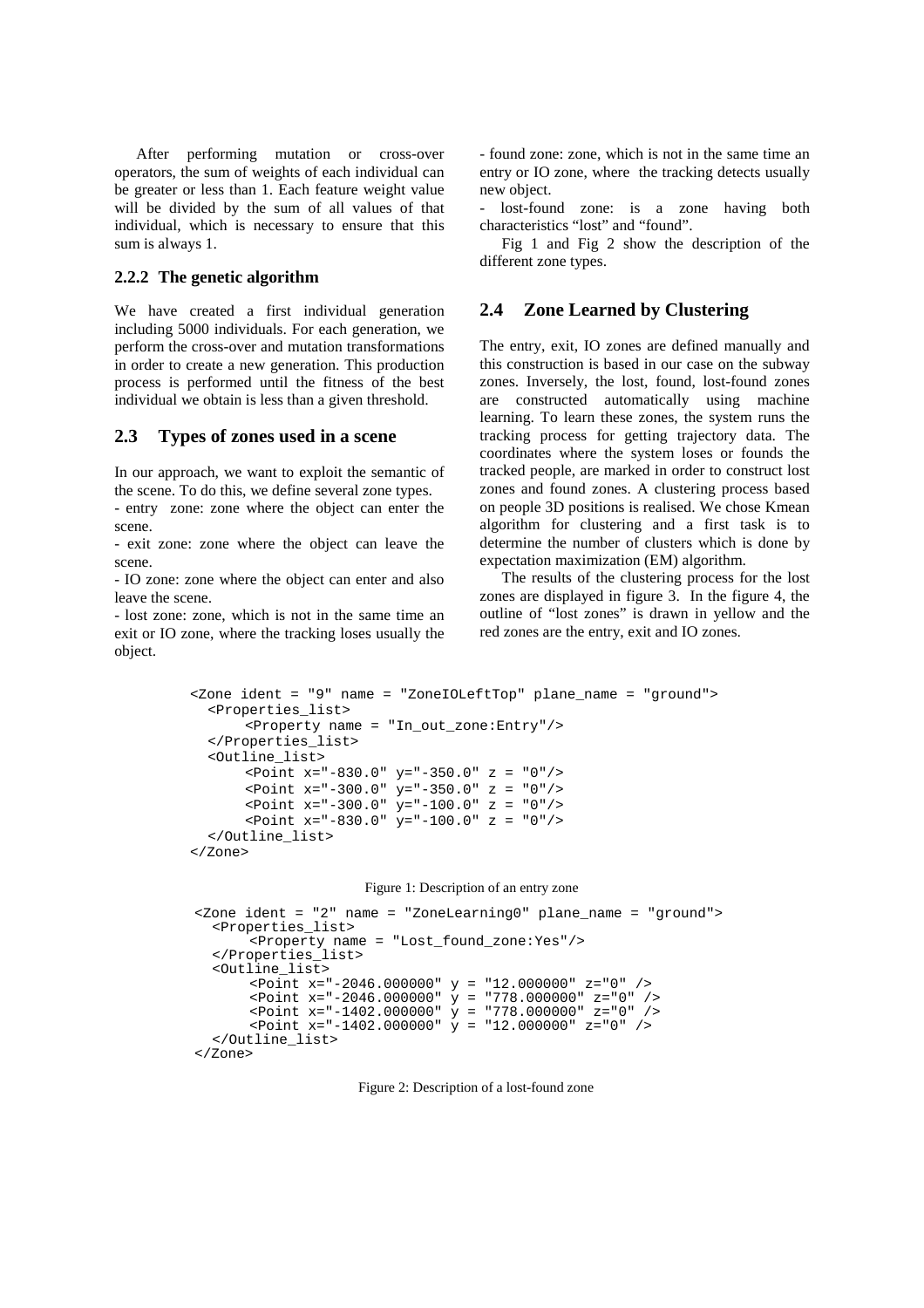

Fig 3. Clustering results for 8 lost zones. Each colour represents a cluster.



Fig 4. The yellow polygons show the outline of the learned lost zones. The red polygons show the outline of the entry zone, exit zone and IO zones.

## **2.5 Zone Triplet Calculation**

A zone triplet is a structure for the system to repair lost trajectories. The system is using complete trajectories to repair similar but lost trajectories and thus to build the zone triplets. Once the zones are generated, the zone triplets can be constructed. A zone triplet is a set of 5 values (start Tzone, lost Tzone, found Tzone, minimum time, maximum time). "Start Tzone" is entry or IO zone where trajectories begin. "Lost Tzone" is the first lost zone or the first lost-found zone where the complete trajectories pass. "Found Tzone" is the first found zone or lost-found zone where the complete trajectories pass just after passing a lost Tzone. Found zone has to be searched only after the object has left its lost Tzone. Minimum time is calculated by the difference between the instant when entering the found Tzone and the instant when exiting the lost Tzone. Maximum time is calculated by the difference between the instant when leaving the found Tzone and the instant when entering the lost Tzone.

A complete trajectory is a trajectory whose confidence value is greater than a given threshold and starts from an entry or IO zone. Only complete trajectories passing successively through start, lost and found Tzones can be used for building a zone

triplet. All zone triplets are ordered by the number of complete trajectories passing through them. A zone triplet with a greater number of trajectories will be ordered with higher priority. The minimum and maximum time are calculated as the average of the correspondent values for the associated complete trajectories. The next section will present how the triplets are used to repair the lost trajectories.

## **2.6 Repairing Lost Trajectories**

Zone triplets are used to repair lost trajectories. When the system detects an object (considered as lost) that appears in an abnormal location (not in an IO zone or in an "entry zone"), we verify whether it appears in a found zone or in a lost-found zone ZF. If this is the case, we search among the triplets constructed in the previous step the triplet with the "found Tzone" ZF, such as  $\langle ZZ, ZL, ZF, Mi, Ma \rangle$ . If several triplets can be associated to the lost object, the system will chose the triplet having the highest priority. After that, the system searches for a lost trajectory that begins in ZS, that is lost in ZL and with a temporal interval between the lost instant up to current time which is greater than Mi and lower than Ma. Once a trajectory is found, the system fuses this trajectory with the trajectory of the lost object that has just been detected.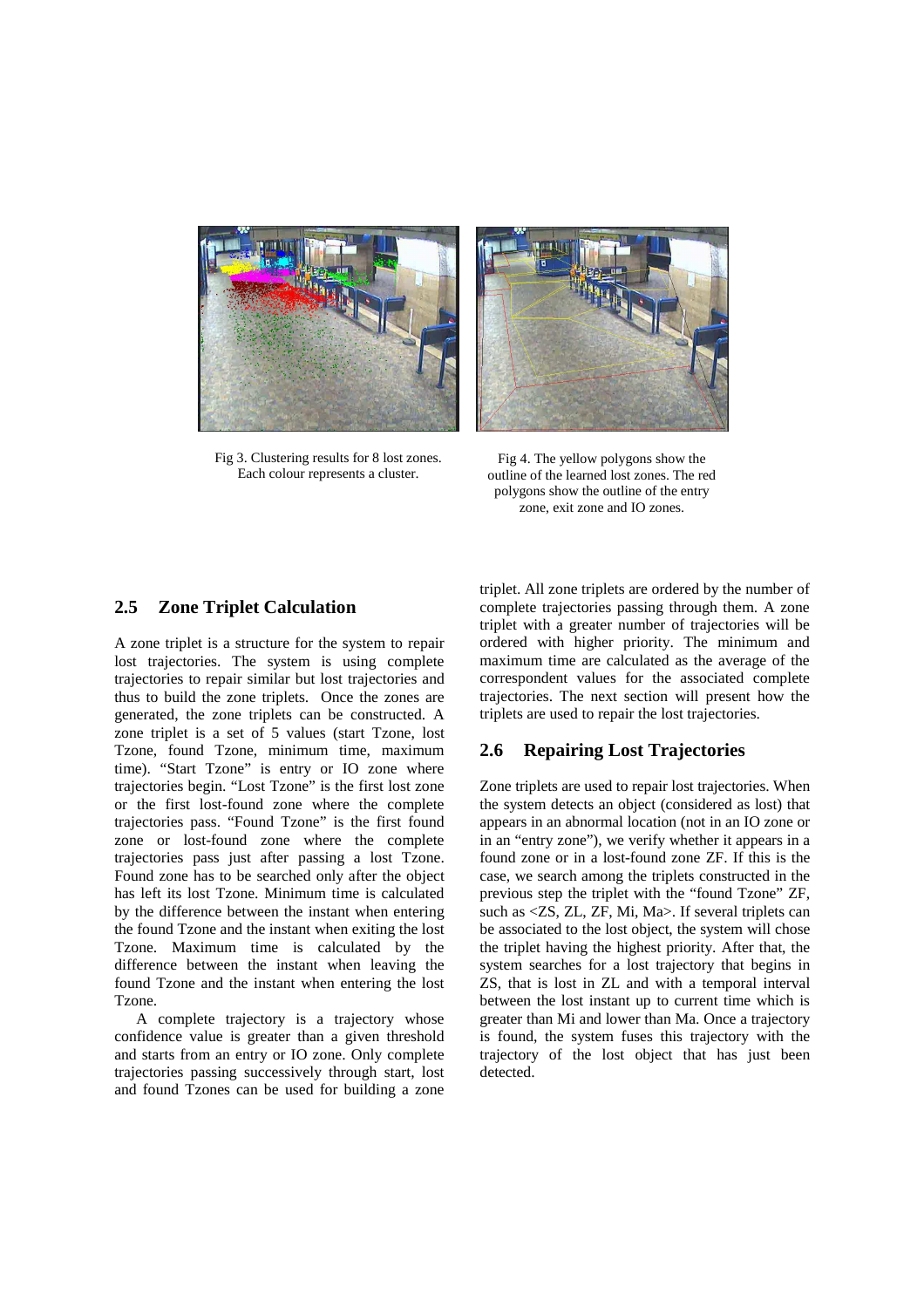## **3 EXPERIMENTATION AND VALIDATION**

Experiments have been performed with the videos of a European project (hidden for anonymous reason). This project aims at tracking people in subway stations and learning their behaviours. These videos are specially interesting due to the fact that people motions in the scene are diverse. There are not clear paths and the mobile objects can evolve anywhere. For that, the semantic exploitation of the scene is hard and required machine learning techniques. We have carried out the clustering algorithm on a video of 5 hours, and computed over 8000 trajectories. Just only 23 trajectories among them have been chosen to construct triplets, and 12 triplets have been found. The system has detected 340 lost trajectories that can be solved by the proposed repair algorithm. In order to evaluate the benefits of the algorithm, we have calculated the confidence value before and after fusing the trajectories. In the 340 detected cases, there were up to 337 cases where the confidence value increases. The system has wrongly repaired some lost trajectories when performing the fusion task. These errors have happened when several trajectories get lost at the same time but with different triplets. In this case, a lost object will be associated to the zone triplet with higher priority which can be an incorrect association.

The system has successfully filtered noisy trajectories thanks to their confidence value. The trajectories having a confidence value lower than a given threshold have been considered as noisy trajectories

The table 1 is a summary of data in two cases: apply and not apply the algorithm. We can see an increase of the complete trajectory number and a decrease of the incomplete trajectory and noise number. The system also detects successfully 4550 noisy trajectories in the first case and 4481 noisy trajectories in the second one. There is a decrease of 340 trajectories in total after applying the algorithm because there are 340 fusion cases.

In this section, we want to show some experimentation results. In figure 5, the image a) is captured before the system loses the trajectory with id 3 (cyan colour). The image b) is captured 2s later. The person is detected, but the system cannot recognize that this is the same person than the one in previous frames (with id 5, yellow colour). Whereas, in the image c) thanks to the proposed approach, the system is able to repair the lost trajectory, and the person is detected successfully up to the end.

We can see another example in figure 6. In this example, the system can track successfully the trajectory of person 2 (pink colour).

|                         | Without the algorithm |                    | With the algorithm |                   |
|-------------------------|-----------------------|--------------------|--------------------|-------------------|
|                         | Number                | Percentage $(\% )$ | Number             | Percentage $(\%)$ |
| Complete trajectories   | 758                   | 9.0                | 795                | 9.9               |
| Incomplete trajectories | 3086                  | 36.8               | 2778               | 34.5              |
| <b>Noise</b>            | 4550                  | 54.2               | 4481               | 55.6              |
| Total                   | 8394                  | 100                | 8054               | 100               |

**Table 1.** Summary of results in two cases: with or without the proposed algorithm.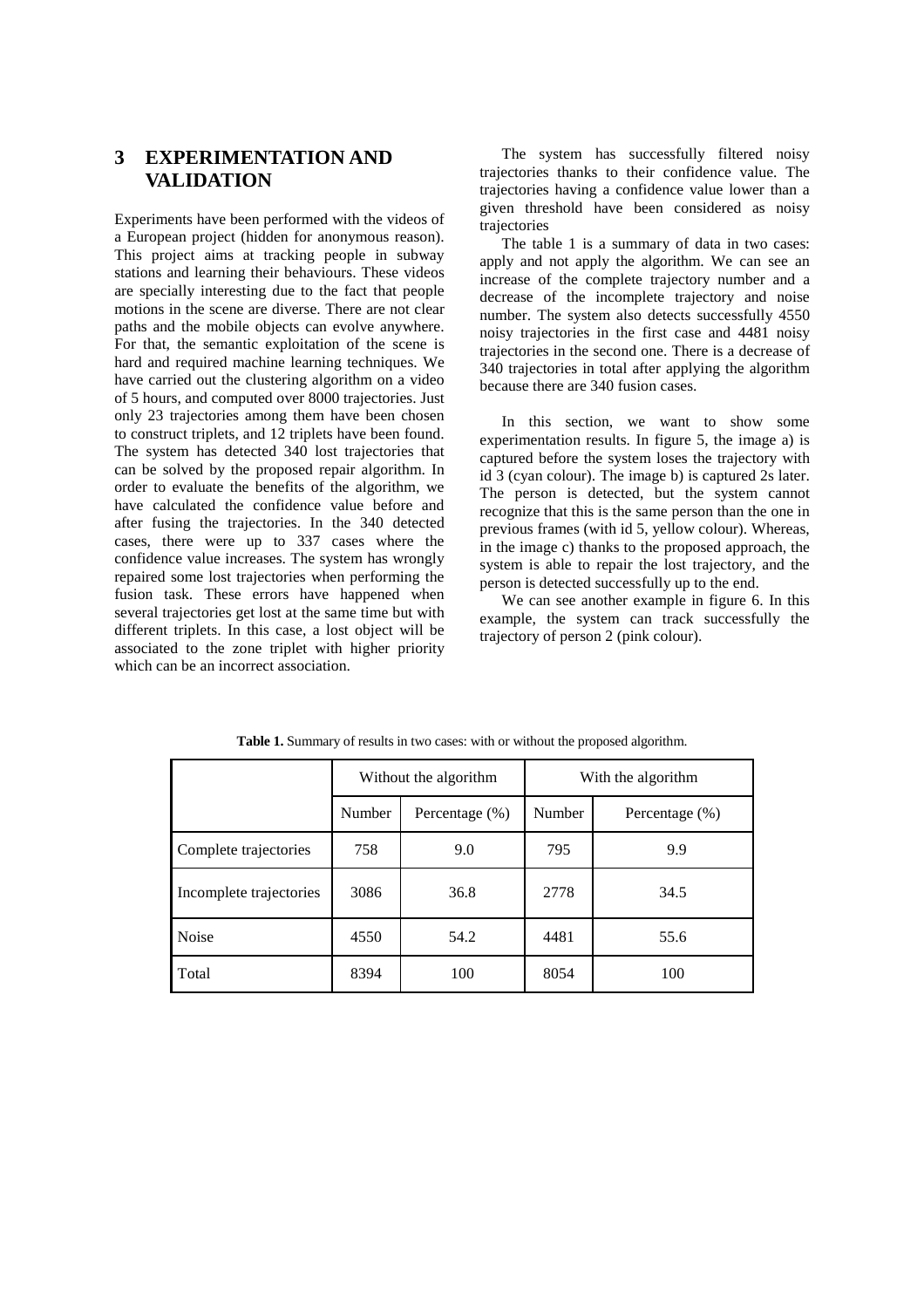





Fig 5b)



Fig 5c)

Fig 5. Images captured before and after trajectory fusion at  $t = 711$ a)  $t = 709$ 

b)  $t = 711$  before trajectory fusion

c)  $t = 711$  after trajectory fusion

## **4 CONCLUSION**

This paper presents a method to repair the trajectories of objects in videos. The principle of this approach is to use machine learning stage to exploit the semantic of the scene. The zones defined as lost zone, found zone and lost-found zone are constructed by the clusters of 3D object positions on the ground where the system can lose only, find only and lose or find respectively the trajectories. Nine trajectory features are extracted and used to calculate a confidence value of trajectory. The confidence value is used to filter out noisy trajectories. The best trajectories are used to construct zone triplets. A zone triplet is a 'representation' of a path describing the complete paths of people in a scene where trajectories can be lost. Zone triplets are suitable to the difficult conditions where there are not any clear



Fig 6a)



Fig 6b)



Fig 6. Images captured before and after trajectory fusion at  $t = 903$ a)  $t = 901$ b)  $t = 903$  before trajectory fusion c)  $t = 903$  after trajectory fusion Fig 6c)

paths such as in many areas of subway stations as shown in the experimentation section. Moreover, these triplets can detect the lost trajectories to be fused and repaired.

However, the approach still encounters problems that have to be considered in order to better repair trajectories. Although the use of zone triplets succeeded in repairing some trajectories, not all repaired trajectories were obtained. This is due to the complexity of the people activities in a scene and the large amount of short and incomplete trajectories to be fused. Although the work experiences some weak points, this method opens a new approach to improve any tracking algorithm and these initial results are promising for future studies. For instance, we can first increase the number of zones defined in triplet to four or five so that trajectory fusion becomes more versatile. Second, the first zone of the zone triplet does not have to be a start zone, but could be of any zone type. This start zone defined as a first zone was used to limit the space for searching